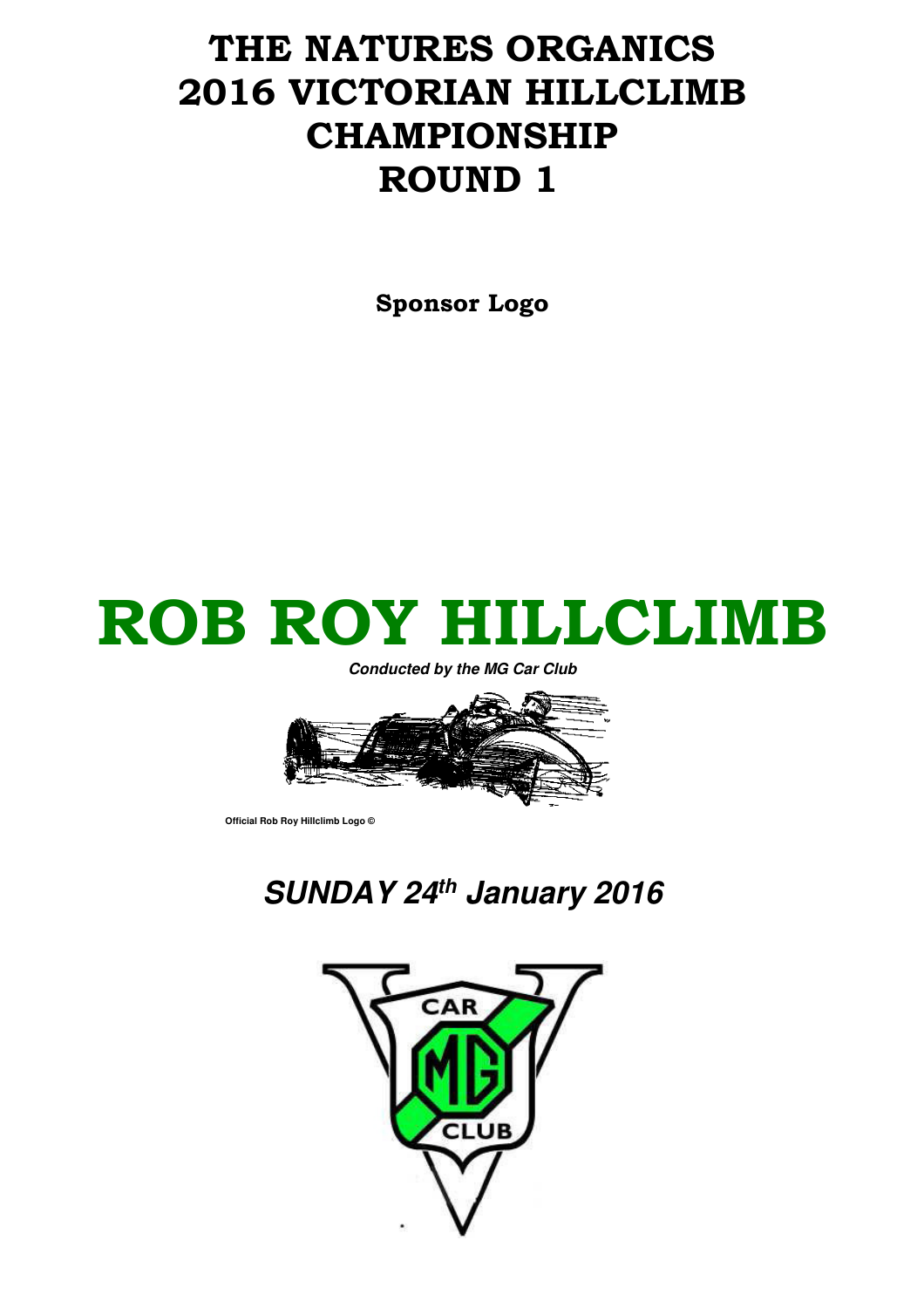## **SUPPLEMENTARY REGULATIONS**

## **AUTHORITY**

The event will be conducted under the International Sporting Code of the FIA, the current National Competition Rules (NCR) of the Confederation of Australian Motor Sport Limited (CAMS), the Speed Events Standing Regulations, the Victorian Hillclimb Championship Standing Regulations, these Supplementary Regulations and any Further Regulations or instructions that may be issued, and will be subject to CAMS PERMIT NO: 316/2401/01

The event will be conducted under and in accordance with the CAMS OH&S and Risk Management Policies, which can be found on the CAMS website at www.cams.com.au.

#### **PROMOTER**

The event will be promoted and organised by The M.G. Car Club Victoria, c/- PO BOX 1309 WAVERLEY GARDENS VIC 3174.

#### **OFFICIALS**

| <b>CLERK OF COURSE</b>   | Ken Price (Judge of Fact, CAMS # 8815233)      |
|--------------------------|------------------------------------------------|
| Asst. CLERK OF COURSE    | John Kelso (CAMS # 9730073)                    |
| EVENT DIRECTOR           | John Kelso (CAMS # 9730073) Phone 0417 398 606 |
| <b>OH&amp;S OFFICER</b>  | Leo van der Toorren (CAMS # 1130761)           |
| <b>MEETING SECRETARY</b> | Kaye Thatcher (CAMS # 884276)                  |
|                          | PO BOX 1309                                    |
|                          | <b>WAVERLEY GARDENS VIC 3170</b>               |
|                          | Telephone 0405 620 145                         |
| <b>STEWARDS</b>          | <b>TBA via Further Regulations</b>             |
| <b>CHIEF SCRUTINEER</b>  | Bruce Wilson (CAMS # 9552003)                  |
| <b>CHIEF TIMEKEEPER</b>  | Ron Ghiggino (CAMS # 1020145)                  |
| ORGANISING COMMITTEE     | The MG Car Club Competition Committee          |

## **EVENT DESCRIPTION**

The event will be a State Championship Hillclimb and ROUND 1 of the 2016 NATURES ORGANICS VICTORIAN HILLCLIMB CHAMPIONSHIP, to be conducted at:- ROB ROY HILLCLIMB, 375 Clintons Road Smiths Gully VIC 3760 (Melway Map Ref 265 A9) on Sunday 24th January 2016, over a distance of 670 metres in a single direction

#### **ENTRIES**

ENTRIES OPEN WITH THE PUBLICATION OF THESE REGULATIONS AND CLOSE AT 5 PM WEDNESDAY 20<sup>th</sup> January 2016. THE ENTRY FEE IS \$99.00. (Junior entry fee for drivers under the age of 18 on the day of the event will be \$50.00)

This year the preferred method of entry is via the **CAMS Event Entry**, which is available at:-

www.cams.com.au.

A good explanation of the system can be found at the following link:-

http://www.cams.com.au/get-involved/events/camsevententry

This method is rapidly gaining popularity, and now the greater majority of entries are submitted this way. If you have used this method in the past, you should be familiar with it, and if not, full instructions are available online. All you need to do is create a login name and password and follow some easy steps to create your personal and car profiles – once you have completed that, it is then very simple to enter this event and any future events that use this method.

This method makes the work of the Event Organisers far easier and more streamlined than paper entries, and for the competitor it is easy to follow the progress of entries as we receive them so that you can see who has entered in real time. Also, the Further Regulations and Event Schedule will be available on the website as soon as they are released. We would like as many competitors as possible to enter via this method and urge you to familiarise yourself with its operation and benefits.

Please contact Kaye Thatcher on 0405-620-145 or John Kelso on 0417-398-606 if you need any assistance or advice.

#### THERE WILL BE NO ENTRIES ACCEPTED AFTER THE CLOSING DATE.

Certain public, property, professional indemnity and personal accident insurance is provided by CAMS in relation to the event. Further details can be found in the CAMS Insurance Handbook, available at www.cams.com.au. The Promoter reserves the right to stipulate the number of entries for this event, and select entries in excess of such number at their absolute discretion. The maximum number of entries shall be 105, accepted in order of receipt. The Promoter reserves the right to refuse any entry in accordance with NCR 83 of the current CAMS Manual of Motor Sport.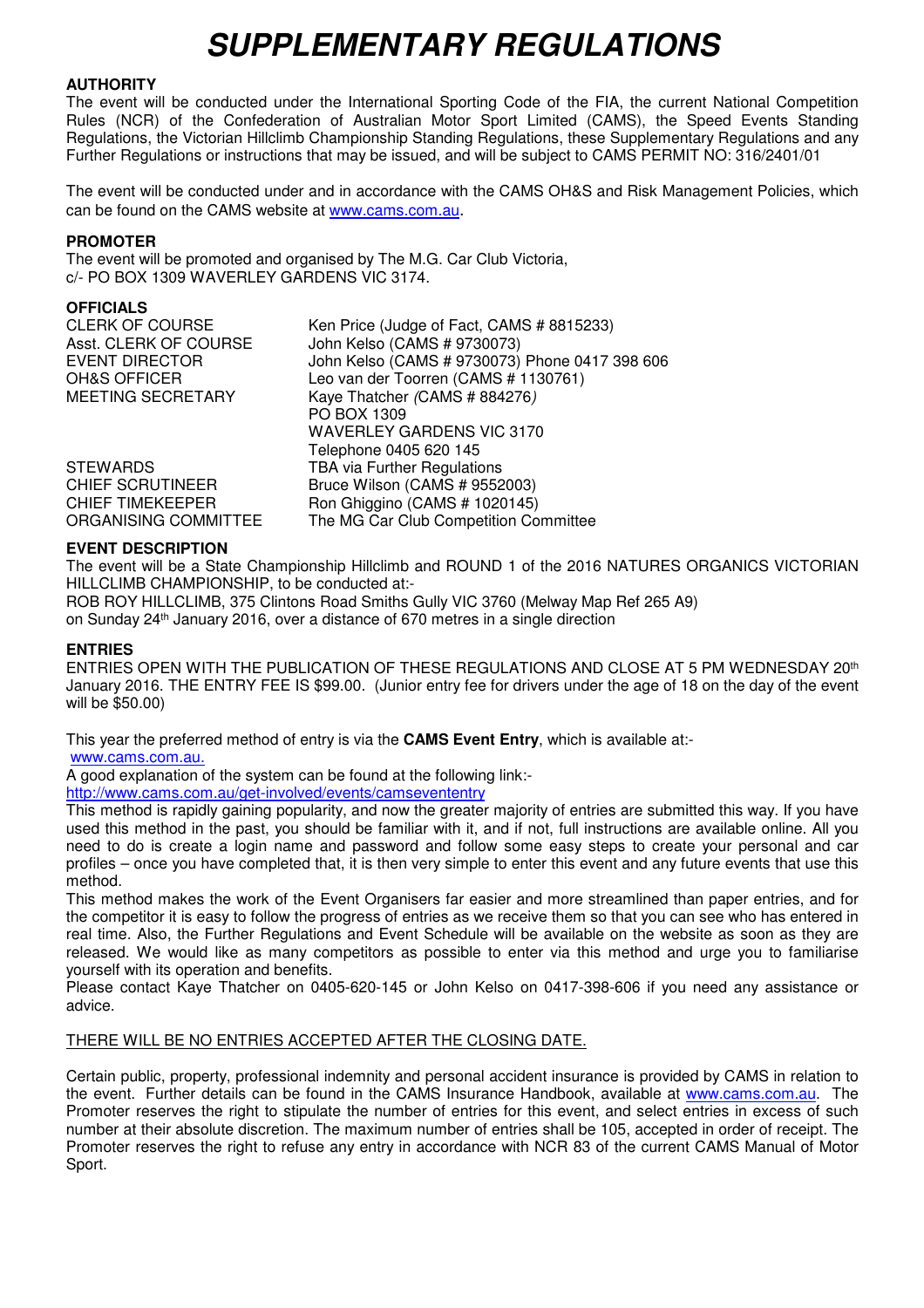## **COMPETITION**

- A FAMILIARITY RUN will be conducted immediately following the Drivers Briefing and prior to competition.
- The number of official runs will be announced at the Driver's Briefing, however, there will be at least 3 official runs.

#### **PERSONS ELIGIBLE**

The event shall be open to members of clubs affiliated with CAMS who are holders of a current CAMS level 2S/2SJ or superior licence.

#### **DOCUMENTATION AND SCRUTINY Documentation & Scrutiny will commence at 7.00 am on Sunday 24th January, and conclude at 9.00am**

All vehicles must be scrutineered and passed for practice and competition prior to participation. Current CAMS Licences, Competition Records and current Club Membership Cards must be produced at Documentation and on request during the meeting. **ALL VEHICLES COMPETING IN THE 2016 NATURES ORGANICS VICTORIAN HILLCLIMB CHAMPIONSHIP MUST HAVE A CAMS LOG BOOK,** which must be presented at Scrutiny. Entries will be accepted from competitors/vehicles without a CAMS Log Book, but these entries will only be accepted after all Log Booked entries have been accepted. Such competitors will not score points in the 2016 NATURES ORGANICS Victorian Hillclimb Championship.

#### **DRIVERS BRIEFINGS**

The Drivers Briefing will be held on Sunday 24<sup>th</sup> January 2016 at 9.00 am.

THE ATTENDANCE OF ALL DRIVERS IS COMPULSORY AT THE DRIVERS BRIEFING. Drivers who fail to attend such briefings and sign the attendance sheet may be liable for a penalty imposed by the Stewards. The Starting Order will be advised at the Drivers Briefing, and any changes to the running order during the event will be at the absolute discretion of the Clerk of Course. The starting procedure will be a single car standing start.

#### **TIMING**

Timing will be electronic, and be accurate to 1/100th of a second. Event winners will be those competitors with the fastest time for a single run in each class. In the event of a tie, the next fastest official time of each competitor will determine the event winner. Timekeepers will be considered Judges of Fact. Facts to be judged include departing from the course, shortening the course and failing to complete a run.

#### **PROTESTS**

Any protests must be lodged in accordance with Part XII of the current CAMS Manual of Motor Sport.

#### **ABANDONMENT**

The Promoter reserves the right to abandon, postpone or cancel the meeting in accordance with NCR 59 of the current CAMS Manual of Motor Sport.

## **ALCOHOL, DRUGS AND OTHER SUBSTANCES**

Any holder of a CAMS 'Competition' or 'Officials' licence (or equivalent licence issued by another ASN) may be tested for the presence of drugs (or other banned substances) and subject to a penalty (ies) for a breach in accordance with the CAMS Anti-Doping Policy and/or the CAMS Illicit Drugs in Sport (Safety Testing) Policy as published on the CAMS website. Consumption of alcohol in the paddock pits or any section of the competition venue/course under the control of the Officials is forbidden until all competition is concluded each day. Accordingly, any holder of a CAMS 'Competition' or 'Officials' licence (or equivalent licence issued by another ASN) may also be tested for the presence of alcohol by a CAMS Accredited Testing Official (CATO) in accordance with the CAMS Standard Operating Procedure for Breath Alcohol Testing.

#### **SAFETY - DRIVERS**

Drivers must wear a helmet to a standard listed in the current CAMS Manual of Motor Sport, and be deemed by the scrutineers of the event to be in a suitable condition for motor sport use, non flammable clothing, including cover from ankles to wrist to throat, suitable footwear, and goggles or visors with lens other than glass in open cars (see General Requirements for Cars and Drivers, Schedule D of the current CAMS Manual of Motor Sport).

#### **SAFETY - CARS**

The attention of competitors is drawn to Schedules A & B of the General Requirements for Cars and Drivers of the current CAMS Manual of Motor Sport, in which all vehicle requirements are listed in detail. Vehicles must be fitted with a fire extinguisher complying with General Requirements for Cars and Drivers, Schedule H, of the current CAMS Manual of Motor Sport. Competitors are reminded that the possession and use of Halon/BCF fire extinguishers, other than where specific approval has been given by the E.P.A., is prohibited. Fuel must be in accordance with Schedule G of the current CAMS Manual of Motor Sport. Also please make special note of the new regulations regarding safety cage padding as published per the current CAMS Manual of Motor Sport, Schedule J Articles 11.1 and 11.2. Also be aware that CAMS may issue Bulletins regarding this issue that must be noted.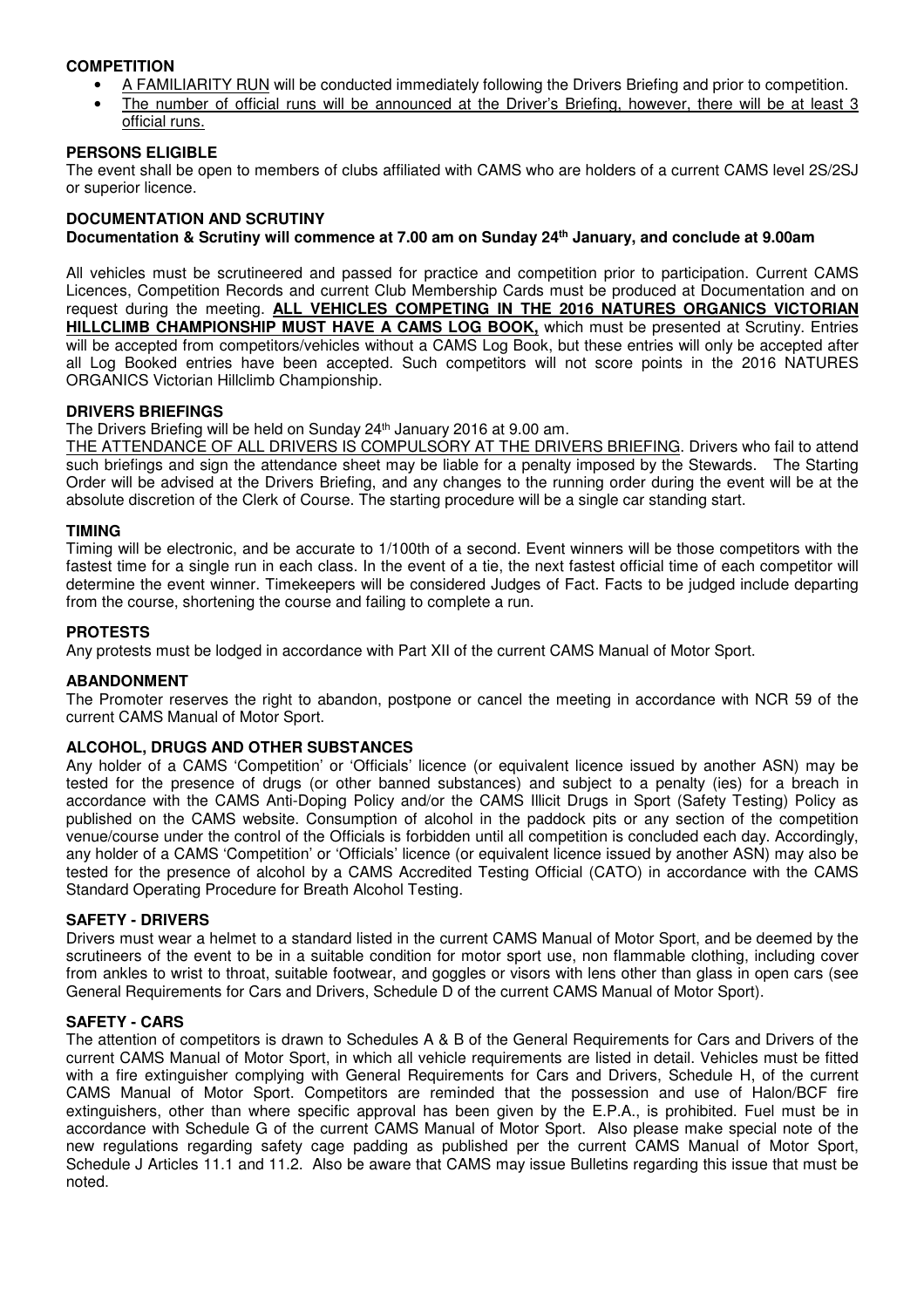## **NOISE**

All competing cars must be fitted with a device that restricts the exhaust noise level to a maximum of 95 dB (A) measured at a distance of 30 metres on a drive by test under full acceleration. Vehicles may be checked during practice and competition. Any competitor's car that exceeds this limit will be warned. A second offence will result in expulsion from the remainder of the meeting.

## **TYRE WARMING**

Tyre warming is permitted at the start. Drivers must commence their tyre warming with the car past the start line, and any part of the car must not pass over the false start line during the tyre warming, or that run will be forfeited and the time disallowed. Drivers must signal clearly outside the window of the car to the start line officials if they wish to do a tyre warming exercise.

Extended tyre warming utilising brakes to slow the car whilst the tyre warming is being done, are not permitted. Only "tyre cleaning" warmups are permitted. Transgressors will be given a single warning by the Clerk of Course and a further offence will result in **ALL** of the competitor's times being forfeited and he/she will not be permitted to continue competing on the day. This rule is being implemented because of Victoria's "Anti Hoon laws".

#### **COMPETITION NUMBERS**

Competitors who have registered permanent numbers for the NATURES ORGANICS Victorian Hillclimb 2016 Championship will have preference to those numbers over other entrants.

Numbers must be affixed to both sides of the car, and be easily readable by officials. Numbers will be available for purchase at Documentation.

## **CLASSES**

The competition will provide for the following classes:

- **A1** Formula Vee
- **A2** Formula Ford
- **A3** Formula Libre up to 1300cc
- **A4** Formula Libre 1301 to 2000cc
- **A5** Formula Libre 2001cc and over
- **B1** Sports Cars 2WD Clubman up to 1600cc
- **B2** Sports Cars 2WD Open/Closed up to 2000 cc
- **B3** Sports Cars 2WD Open/Closed 2001cc to 3000cc
- **B4** Sports Cars 2WD Open/Closed 3001cc and over
- **B5** Sports Cars 4WD All capacities
- **B6** Marque Sports Cars up to 2000cc
- **B7** Marque Sports Cars 2001cc to 3000cc
- **B8** Marque Sports cars 3001cc and over
- **B9** Supersports
- **C1** Sports Sedans 2WD up to 1600cc
- **C2** Sports Sedans 2WD 1601cc to 2000cc
- **C3** Sports Sedans 2WD 2001cc and over
- **C4** Sports Sedans 4WD up to 3000cc
- **C5** Sports Sedans 4WD 3001cc and over
- **C6** Improved Production 2WD up to1600cc
- **C7** Improved Production 2WD 1601cc to 2000cc
- **C8** Improved Production 2WD 2001cc to 3000cc
- **C9** Improved Production 2WD 3001cc and over
- **C10** Improved Production 4WD up to 3000cc
- **C11** Improved Production 4WD 3001cc and over
- **D1** Historic– Other (Groups J, K, L, M, O, P, Q & R)
- **D2** Historic Group N up to 2000cc
- **D3** Historic Group N 2001cc and over
- **E1** Hybrid and all Electric vehicles
- **F1** Non Log Booked cars (non-Championship Points Scoring Cars)

**NOTE**: Classes may, at the Promoters discretion, be combined where there are less than three entries in a class. Where there are sufficient entries, further classes may be created. Competitors in "Historic – Other" must provide a Certificate of Description for their vehicle.

#### **PROVISION FOR ELIGIBLE CARS TO RETURN (WD) DOWN THE BITUMEN TRACK**

The return road at Rob Roy has been significantly upgraded recently, and will be in good condition for all vehicles, and there should be no reason to grant any vehicle a WD return. We ask that you try the return road during the familiarisation run. If, after this, you feel that your car cannot use the return road, you may discuss the matter with the Clerk of Course.

#### **RADIO/TV TRANSMITTERS**

Radio/television transmitters operating in the 2.4GHz band, eg. RaceCams, Telemetry, etc, must not be used, as this can cause interference with the finish line camera used by Race Control.

#### **ACCEPTANCE OF ENTRIES**

Notification of acceptance of entry will be forwarded by e-mail to all competitors in the week prior to the event. This advice will also include any additional necessary information.

#### **AWARDS**

Trophies will be awarded for first, second and third placings in each class. In addition, a trophy will be awarded for the Fastest Time of the Day and the Fastest Female Competitor. Trophies will be presented at conclusion of the competition on Sunday.

#### **RESULTS**

These will be available on the MG Car Club's website - www.robroyhillclimb.com.au and the CAMS Victorian Hillclimb Panel website – www.hillclimbvic.com.au – in the week following the event.